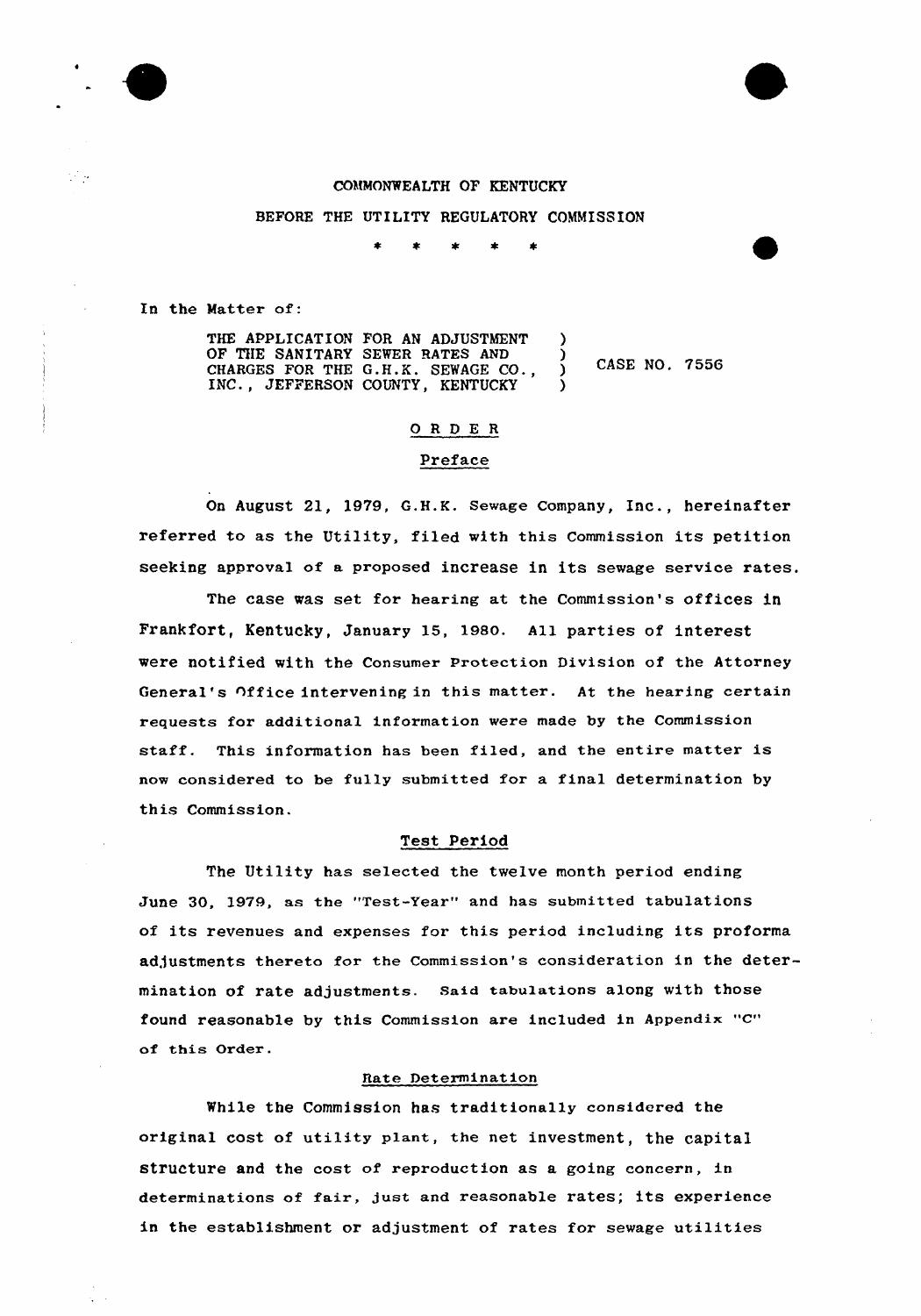has indicated that these valuation methods are not always appropriate. Sewage utilities are unique to the extent that the cost of facilities has usually been included in the cost of the individual lot. The owner. and/or operator of the utility is, in many instances, the developer of the real estate and title may. have changed hands prior to the effective date of Commission jurisdiction (January 1, 1975). Further, the Commission has found that the books, records and accounts of these operations are, for the most part, incomplete, so as to make impossible the fixing of rates on the above methods of valuation. Therefore, the Commission is of the opinion that the "Operating Ratio" $(1)$  method should be utilized for the establishment or adjustment of rates for sewage utilities although it is recognized that there may be instances where other methods could be utilized.

## Findings in This Matter

The Commission, after consideration of all the evidence of record and being advised, is of the opinion and finds:

l. That in this instance, the determination of rates and revenue requirements should be based on the operating ratio method.

2. That the existing rate of the Utility produced total revenues of \$33,412 from an average of 313 customers receiving sewage disposal services during the test year. Further, that the Utility's expenses of \$36,262 for this period resulted in a test year deficit of \$2,850.

3. That the rates as prescribed and set forth in Appendix "A", attached hereto and made a part hereof, should produce gross annual revenues of \$58,800 from 500 customers and are the fair, just, and reasonable rates to be charged for sewage services rendered by the Utility to customers located in its service area. Further, the Appendix "A" rate for single-family residential service is the same rate prescribed by this Commission by Order entered September 20, 1976 in Case No. 6465.

That the rates proposed by the Utility are unfair, unjust, and unreasonable in that they would produce revenues in excess of those found reasonable herein and should be denied.

<sup>(1)</sup> Operating ratio is defined as the ratio of expenses, including taxes to gross revenues.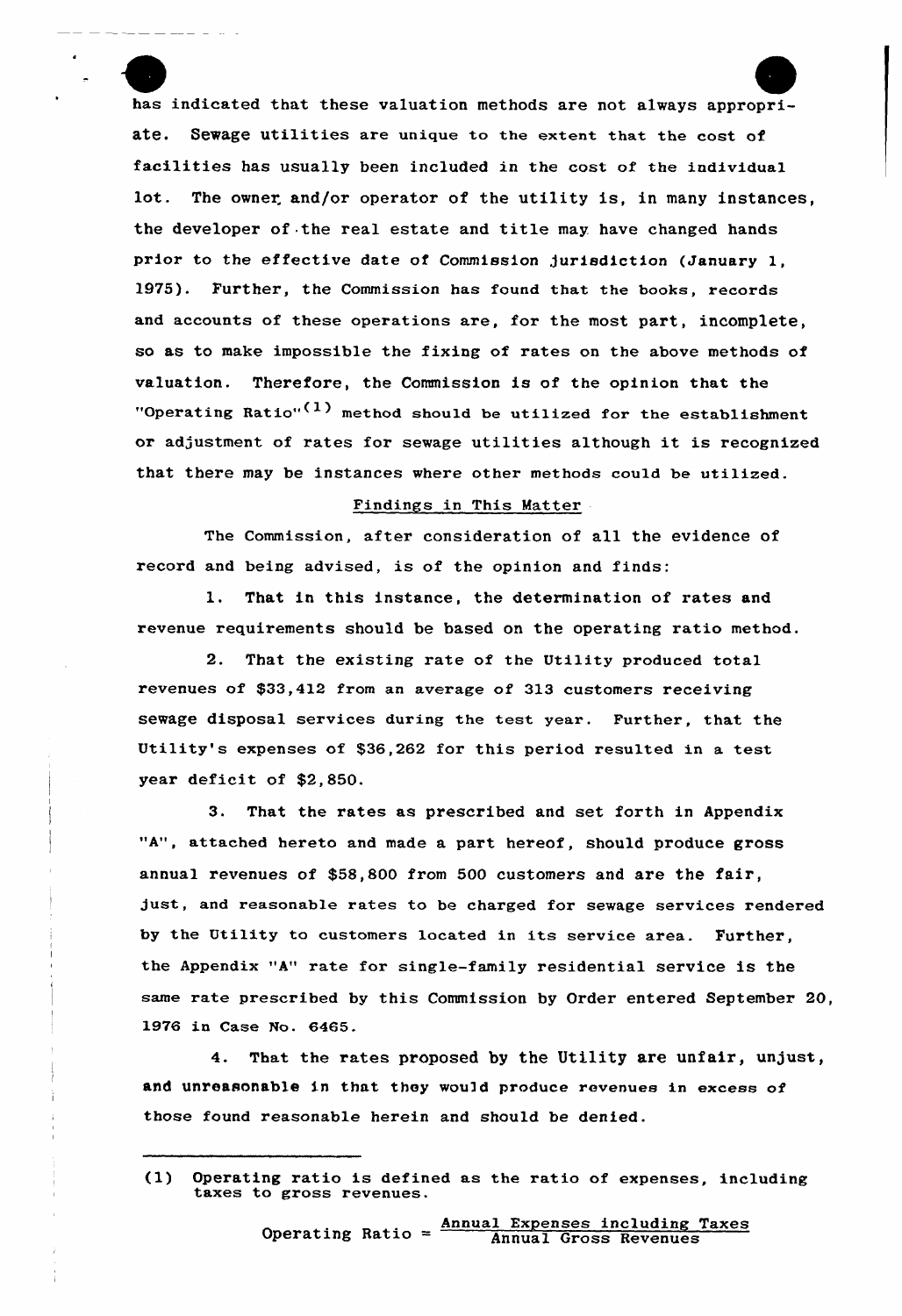5. That an operating ratio of approximately 0.88 will result from the revenues produced by  $500<sup>(2)</sup>$  customers and should provide a reasonable return margin<sup>(3)</sup> in this instance.

6. That while traditionally depreciation on contributed property for rate-making purposes has been allowed, it has not been a matter of great significance in past years. The value of contributed property in currently operating water and sewage utilities, however, is frequently more than the value of investor financed property. Further, it is common practice for <sup>a</sup> land developer to construct water and sewage facilities that add to the value and salability of his subdivision lots and to expense the investment cost thereof in the sale pxice of these lots or, as an alternative, to donate these facilities to a utility company.

It is also recognized that many residential and commercial developments in metropolitan areas are served by privately-owned sewage systems. Further, that federal guidelines will require the incorporation of these sewage systems into a regional comprehensive sewer district at such time as connecting trunk lines are made available. Further, that to permit the accumulation of a depreciation reserve on contributed property that is to be abandoned would not, in our opinion, be in the public interest.

The Commission is, therefore, of the opinion and finds that depreciation on contributed property for water and sewage utilities is not justified and should not be included in rate-making determinations for these utilities. In support of this position and by way of substantiation, we make reference to the cases and decisions listed in Appendix "8", attached hereto and made <sup>a</sup> part hereof.

7. That the Commission after considering the tabulation of test-year and projected revenues and expenses submitted by the Utility concludes that said revenues, expenses, and proforma adjustments can be summarized as shown in Appendix "C", attached hereto and made a part hereof. On the basis of the said Appendix "C" tabulation, the Commission further concludes that annual

<sup>&</sup>lt;sup>(2)</sup>The Commission's determination of revenues is based on the Utility's plant capacity: a 200,000 GPD plant can accomodate 500 residential lots at 400 GPD per lot.  $(3)$ Return margin is the amount remaining for the payment of a return on the investment of the security holders.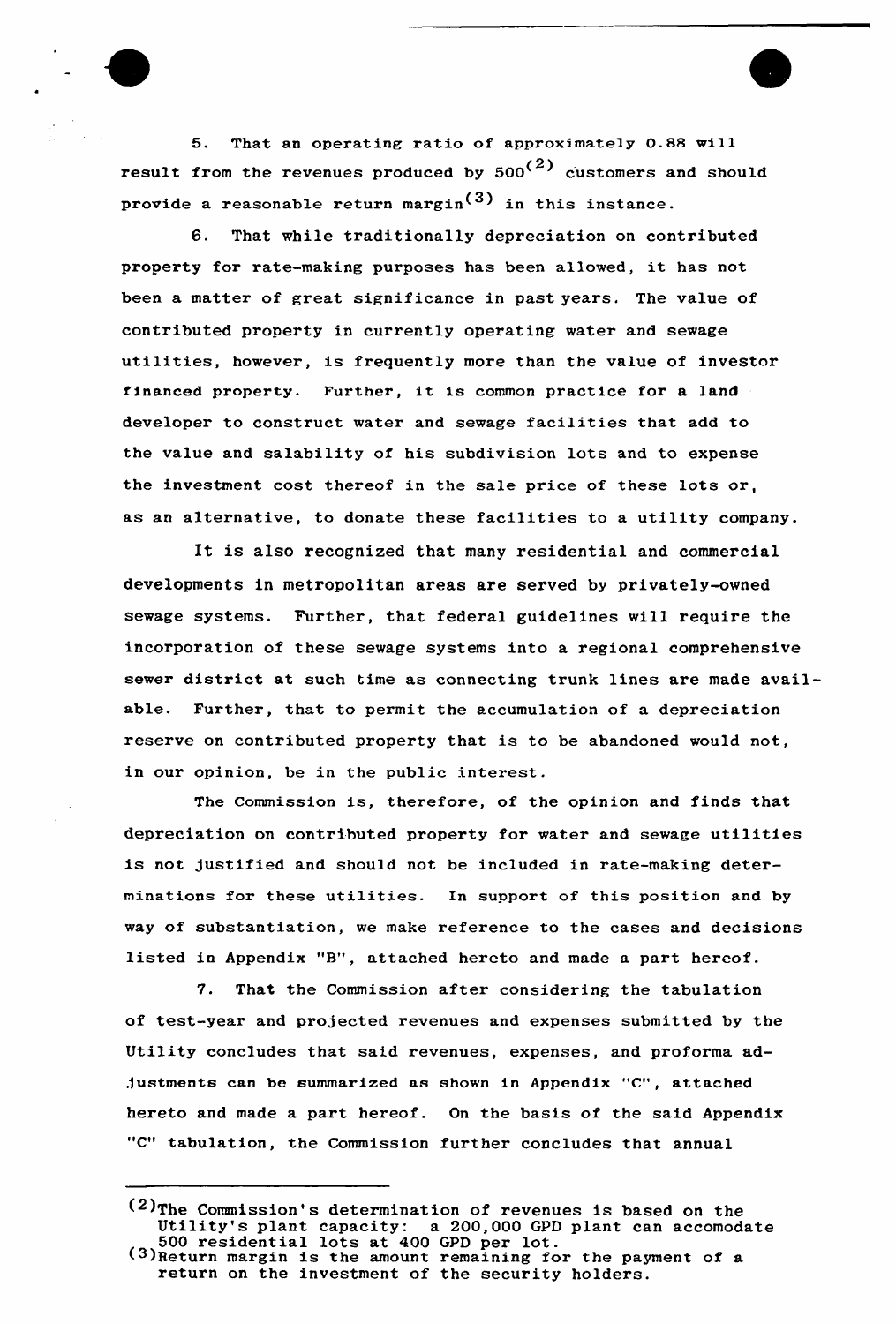

operating revenues in the amount of \$ 58, 800 are necessary and will permit the Utility to meet its reasonable expenses for providing sewage collection and disposal services for its customers.

## Orders in This Matter

The Commission on the basis of the matters hereinbefore set forth and the evidentiary record in this case:

HEREBY ORDERS that the rates prescribed and set forth in Appendix "A", attached hereto and made a part hereof, be and they are hereby fixed as the fair, just, and reasonable rates of the Utility for providing sewage disposal services to customers located in its sexvice area and shall become effective fox sexvices rendered on and after the date of this Order.

IT IS FURTHER ORDERED that the rates sought by the Utility be and the same are hereby denied.

IT IS FURTHER ORDERED that the Utility shall file with this Commission, within sixty (60) days from the date of this Oxdex, its tariff sheets setting forth the rates approved herein. Further, that copies of all the Applicant's rules and regulations for providing sexvice to customers located in Jefferson County, Kentucky shall be filed with the said tariff sheets,

> Done at Frankfort, Kentucky this 19th day of Narch, 1980. UTILITY REGULATORY COMMISSION

CHAIRMA

Mary A gravan AIRMAN

 $\mathcal{C}$  $\hat{\mathscr{J}}$ (/

| ATTEST:   |  |
|-----------|--|
|           |  |
|           |  |
| Secretary |  |
| $\cdot$   |  |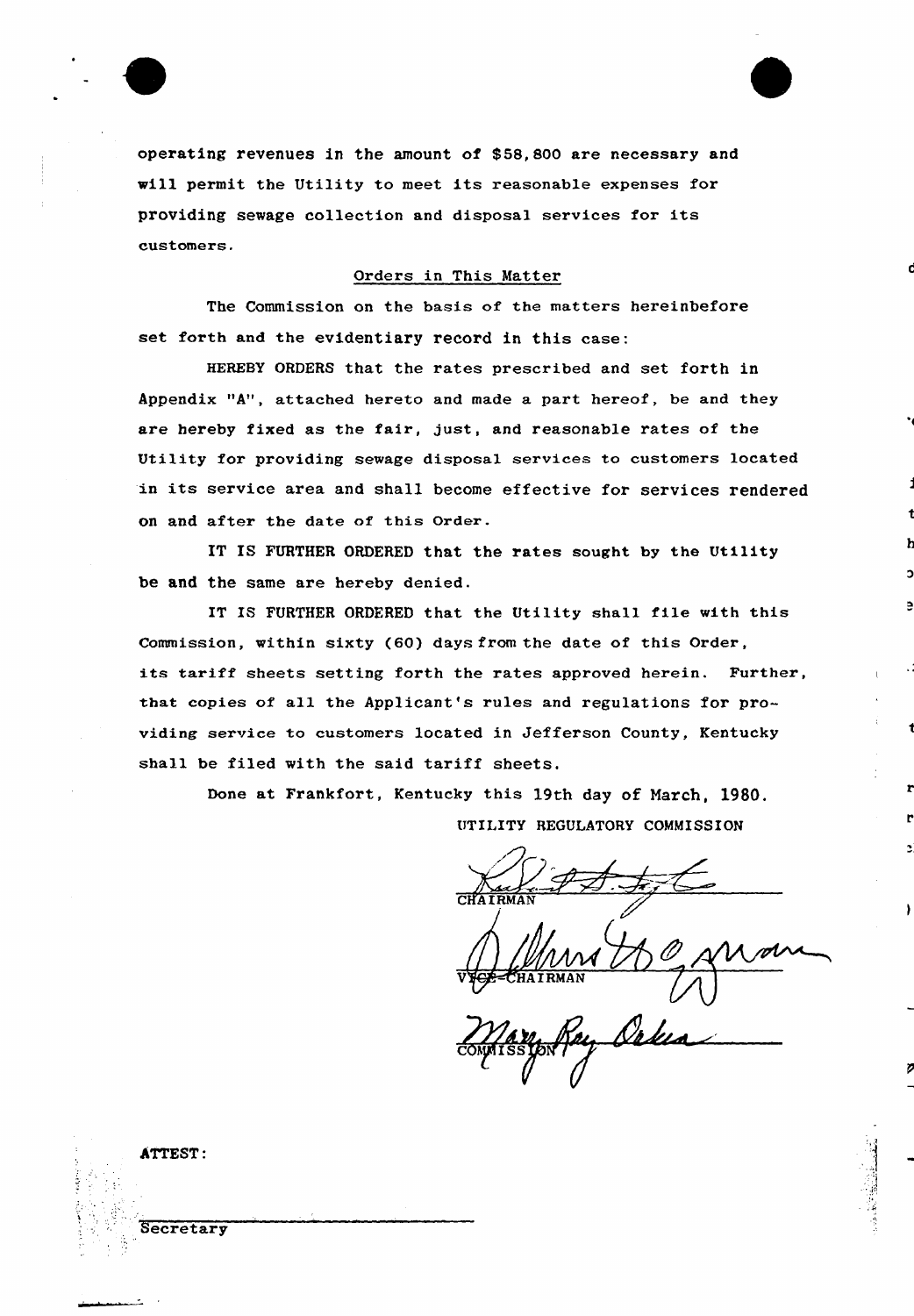

 $\mathcal{L}_{\rm{tot}}$ 



# APPENDIX "A"

APPENDIX TO AN ORDER OF THE UTILITY REGULATORY COMMISSION IN CASE NO. 7556 DATED MARCH 19, 1980

The following rates are prescribed for sewage disposal services rendered to customers of the G.H.K. Sewage Company, Inc. located within its service area of Jefferson County, Kentucky

Type of Service Provided

Monthly Rate

Single-Family Residential Multi - Family Residentia All Other

\$ 9.80 Per Residence<br>7.35 Per Apartment<br>19.60 Per Residenția Equivalent(1)

(1) The number of residential equivalents and/or fractional parts thereof shall be determined by dividing the customer's average monthly water consumption in gallons by 12,000 gallons. The minimum bill for this type service shall be \$9.80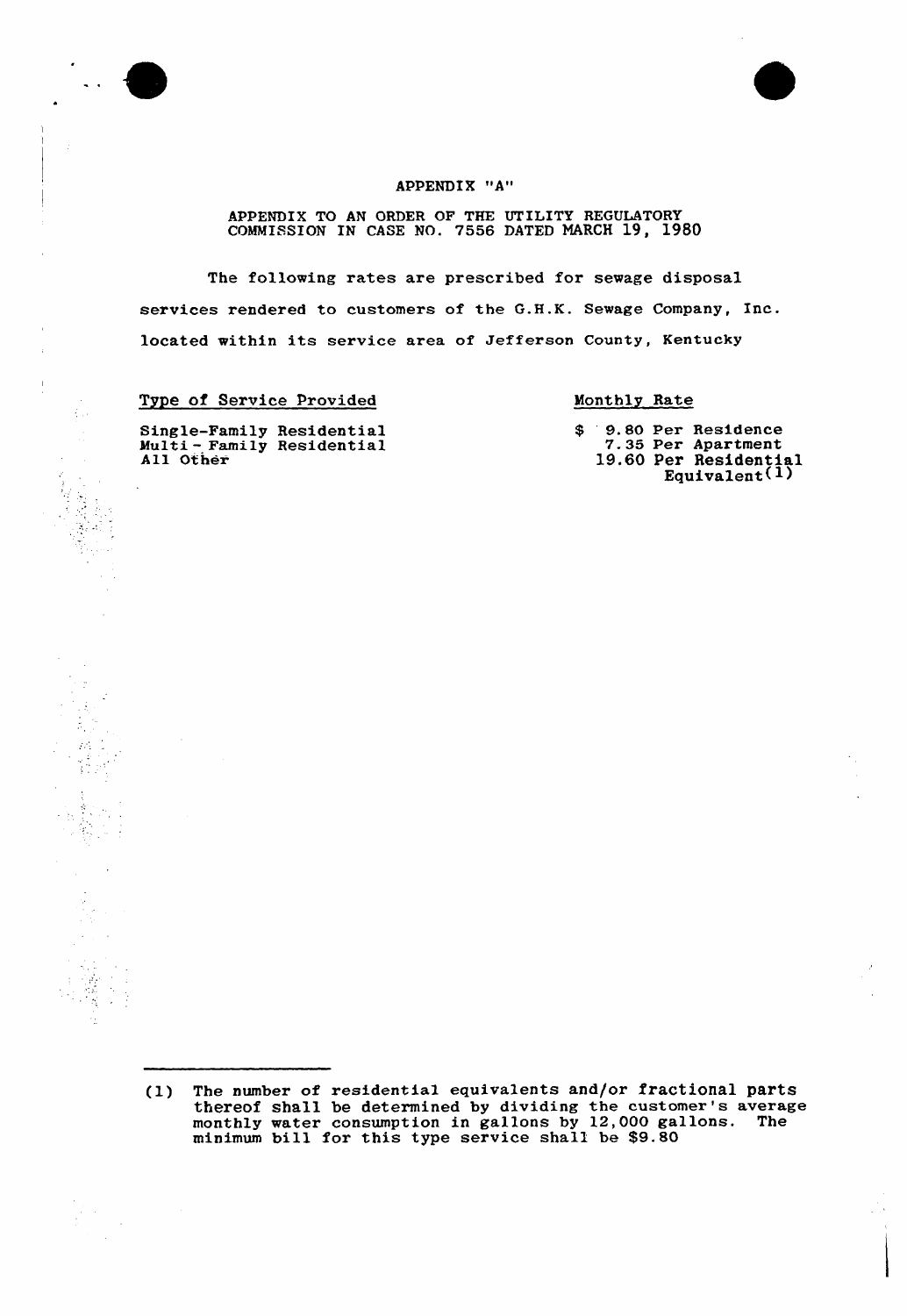# APPENDIX "B"

APPENDIX TO AN ORDER OF THE UTILITY REGULATORY COMMISSION IN CASE NO. 7556 DATED MARCH 19, 1980

<sup>A</sup> listing of cases and decisions that substantiate finding number 6.

 $(1)$  28 U.S.C. s 362 $(c)$   $(1976)$ .

Dealing with the Basis to Corporations in Reorganization. It states in part that property contributed by nonstockholders to a corporation has a zero basis.

- (2) Easter v. C.I.R., 338 F.2d 968 (4th Cir. 1964) . Taxpayers are not allowed to recoup, by means of depreciation deductions, an investment in depreciable assets made by a stranger.
- (3) Nartigney Creek Sewer Co., (No. Pub. Serv. Comm., Case No. 17,117) (November 26, 1971). For rate making purposes a sewer company should not be allowed to treat depreciation on contributed pLant as an operating expense.
- (4) Re Incline Village General Improv. Dist., I & <sup>S</sup> 558, I & <sup>S</sup> 559, (Nev. Pub. Serv. Comm., Nay 14, 19?0). Where a general improvement district sought to increase water rates, the Commission could not consider depreciation expense on the district's plant because all of the plant had been contributed by members of the district.
- (5) Princess Anne Utilities Corp. v. Virginia ex. rel. State Corp. Commission, 179 SE 2d 714, (Va. 1971). <sup>A</sup> depreciation allowance on contributions in aid of construction was not allowed to a sewer company operating in a state following the "original cost" rule in determining rate base because the company made no investment in the property, and had nothing to recover by depreciating the dontated property.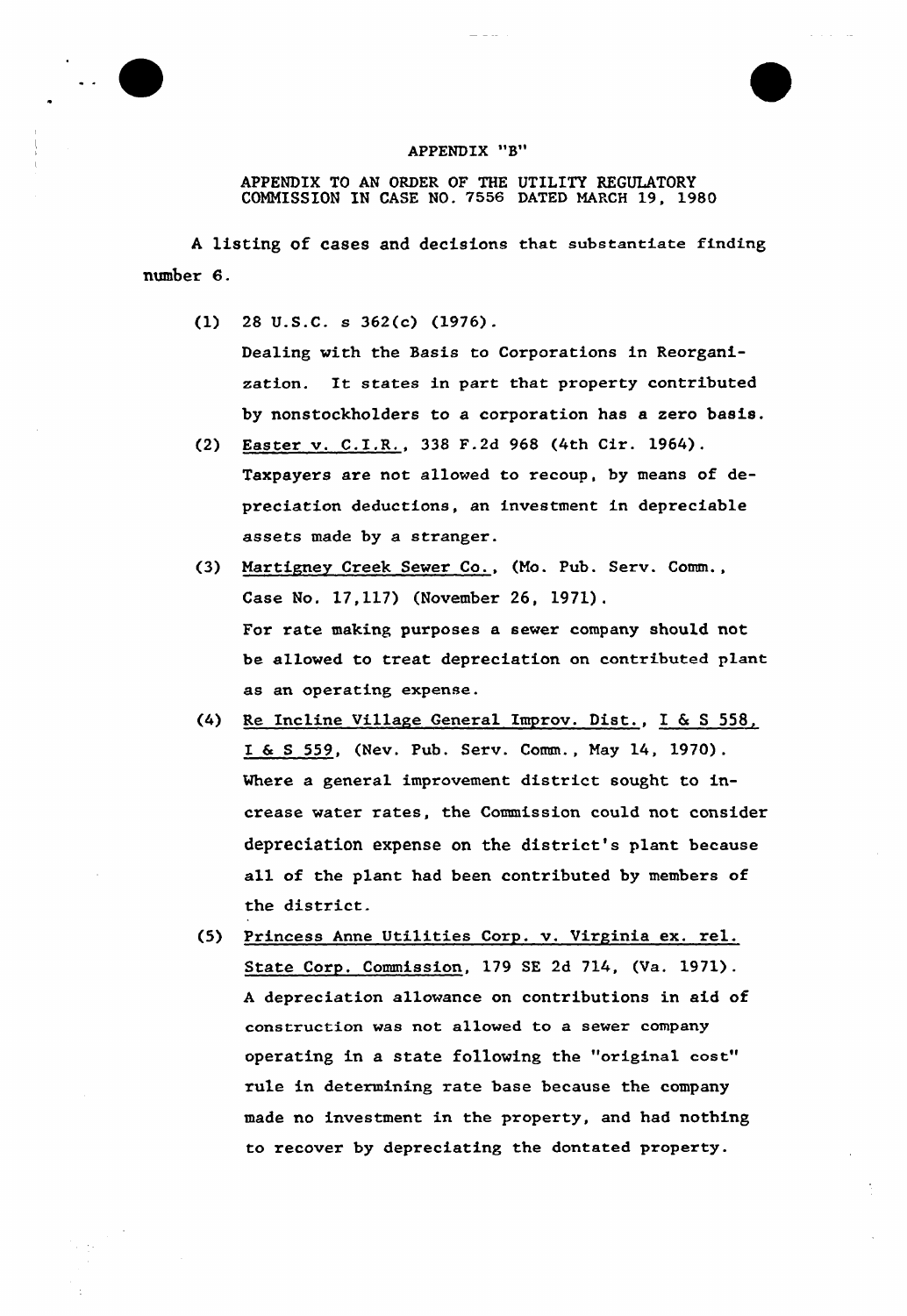

t

## APPENDIX "C"

# APPENDIX TO AN ORDER OF THE UTILITY REGULATORY COhNISSION IN CASE NO. 7556 DATED MARCH 19, 1980

In accordance with Finding No. 7, the following tabulation is summary of the "Test Year" and projected annual revenues and expenses for the Applicant's 200,000 GPD annual revenues and expenses for the applicant's 200,000 GPD<br>sewage treatment plant and sewage collection system located in<br>Bullitt County, Kentucky and which provided sewage disposal<br>services to an average of 313 customer

|                                                                                                                                                                                                                                                                | Test Year <sup>(1)</sup><br>$7/1/78 -$<br>6/30/79     | Proforma(1)<br>Requested                                     | Proforma<br>Found<br>Reasonable                                               |
|----------------------------------------------------------------------------------------------------------------------------------------------------------------------------------------------------------------------------------------------------------------|-------------------------------------------------------|--------------------------------------------------------------|-------------------------------------------------------------------------------|
| (Average No. of Customers)                                                                                                                                                                                                                                     | (313)                                                 | (500)                                                        | (500)                                                                         |
| Revenues:                                                                                                                                                                                                                                                      |                                                       |                                                              |                                                                               |
| Monthly Service Fees<br>Other Revenues                                                                                                                                                                                                                         | \$33,412<br>$-0-$                                     | \$107,024<br>$-0-$                                           | \$58,800<br>$-0-$                                                             |
| Total Revenues                                                                                                                                                                                                                                                 | \$33,412                                              | \$107,024                                                    | \$58,800                                                                      |
| <b>Expenses:</b>                                                                                                                                                                                                                                               |                                                       |                                                              |                                                                               |
| 1. Management & Office<br>a) Managers salary<br>b) Bookkeeping<br>c) Office rent & utilities<br>d) Telephone<br>e) Supplies, postage, etc.                                                                                                                     | 7,600                                                 | 8,100<br>1,920<br>1,200<br>180<br>600                        | 1,800(2)<br>1,200(3)<br>1,200<br>180<br>400(4)                                |
| 2. Billing & Collecting                                                                                                                                                                                                                                        | 1,177                                                 | 3,761                                                        | 2,065(5)                                                                      |
| 3. Sewage System Operations:<br>a) Routine $0 \& M$ (Contract)<br>b) Sludge hauling<br>c) Repairs & maintenance (not)<br>included in 3a above)<br>d) Utilities - electric<br>e) Utilities - water<br>f) Chlorine & plant supplies<br>g) Health Department Fees | 3,500<br>630<br>968<br>8,946<br>1,680<br>511<br>1,200 | 8,021<br>2,040<br>6,581<br>38,552<br>4,838<br>1,500<br>1,200 | 4,200(6)<br>2,040<br>6,581<br>$15,000^{(7)}$<br>4,838<br>1,500<br>$700^{(8)}$ |
| h) NPDES Monitoring                                                                                                                                                                                                                                            | $-0-$                                                 | 400                                                          | 400                                                                           |
| 4. Professional Services:<br>a) Accounting - Annual<br>b) Legal $-$ Annual<br>c) Engineering - Annual<br>d) Accounting - Rate Case<br>e) Legal - Rate Case<br>f) Engineering - Rate Case                                                                       | -0-<br>$-0-$<br>4,800<br>-0-<br>$-0-$<br>$-0-$        | 500<br>500<br>5,100<br>367<br>833<br>800                     | 500<br>500<br>$1,200^{(9)}$<br>367,<br>$500^{(10)}$<br>500(10)                |
| 5. Taxes:<br>a) Income - Fed. & State<br>b) License Fees, etc.                                                                                                                                                                                                 | 1,692<br>3,042                                        | 2,703<br>4,860                                               | 1,846(11)<br>3,042(12)                                                        |
| 6.<br>Insurance                                                                                                                                                                                                                                                | 350                                                   | 500                                                          | 500                                                                           |
| 7. Miscellaneous                                                                                                                                                                                                                                               | 166                                                   | 500                                                          | 500                                                                           |
| Total Expenses<br>Net Income (Loss)                                                                                                                                                                                                                            | 36,262<br>S.<br>$\sqrt{3}$<br>2,850)                  | \$95,556<br>\$11,468                                         | 51,559<br>S<br>7,241                                                          |